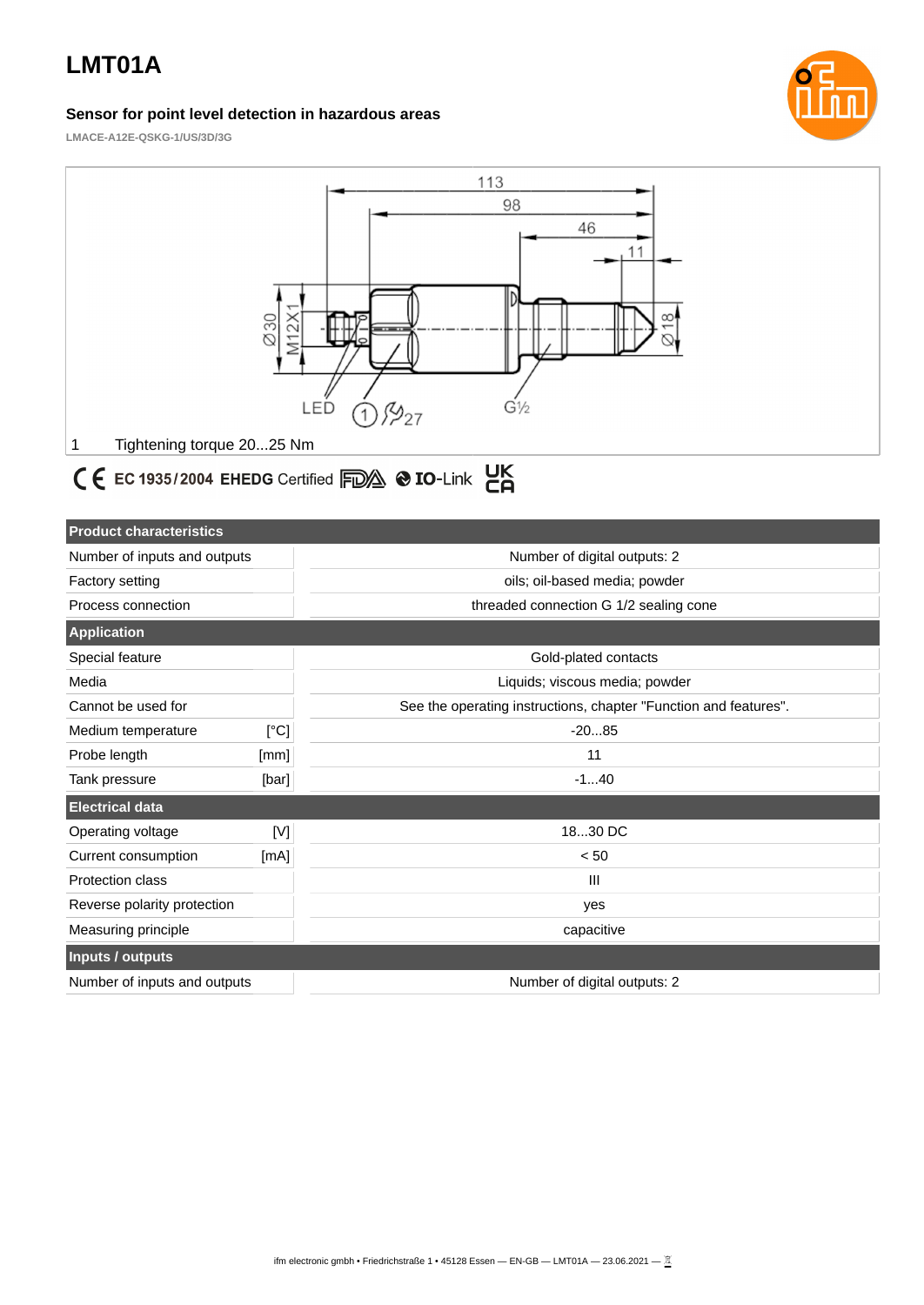### **LMT01A**

**Outputs**

#### **Sensor for point level detection in hazardous areas**



**LMACE-A12E-QSKG-1/US/3D/3G**

| <b>Outputs</b>                                     |         |                                                               |                              |  |
|----------------------------------------------------|---------|---------------------------------------------------------------|------------------------------|--|
| Total number of outputs                            |         | 2                                                             |                              |  |
| Output signal                                      |         | switching signal; IO-Link                                     |                              |  |
| Electrical design                                  |         | PNP/NPN                                                       |                              |  |
| Number of digital outputs                          |         | 2                                                             |                              |  |
| Output function                                    |         | normally open / normally closed; (parameterisable)            |                              |  |
| Max. voltage drop switching<br>output DC           | $[V]$   | 2.5                                                           |                              |  |
| Permanent current rating of<br>switching output DC | [mA]    | 100                                                           |                              |  |
| Short-circuit protection                           |         | yes                                                           |                              |  |
| Type of short-circuit<br>protection                |         | pulsed                                                        |                              |  |
| Overload protection                                |         | yes                                                           |                              |  |
| <b>Measuring/setting range</b>                     |         |                                                               |                              |  |
| Factory setting                                    |         | oils; oil-based media; powder                                 |                              |  |
| <b>Response times</b>                              |         |                                                               |                              |  |
| Response time                                      | $[S]$   | ${}_{0.5}$                                                    |                              |  |
| <b>Interfaces</b>                                  |         |                                                               |                              |  |
| Communication interface                            |         | IO-Link                                                       |                              |  |
| Transmission type                                  |         | COM2 (38,4 kBaud)                                             |                              |  |
| IO-Link revision                                   |         | 1.1                                                           |                              |  |
| SDCI standard                                      |         | IEC 61131-9                                                   |                              |  |
| Profiles                                           |         | Smart Sensor: Process Data Variable; Device Identification    |                              |  |
| SIO mode                                           |         | yes                                                           |                              |  |
| Required master port type                          |         | A                                                             |                              |  |
| Process data analogue                              |         | 1                                                             |                              |  |
| Process data binary                                |         | 2                                                             |                              |  |
| Min. process cycle time                            | [ms]    | 2.3                                                           |                              |  |
| <b>Supported DeviceIDs</b>                         |         | Type of operation                                             | DeviceID                     |  |
|                                                    |         | Default                                                       | 305                          |  |
| <b>Operating conditions</b>                        |         |                                                               |                              |  |
| Ambient temperature                                | [°C]    | $-2060$                                                       |                              |  |
| Storage temperature                                | [°C]    | $-4085$                                                       |                              |  |
| Protection                                         |         | IP 67; (when used outside the hazardous area: IP 68 / IP 69)  |                              |  |
| <b>Tests / approvals</b>                           |         |                                                               |                              |  |
| <b>ATEX marking</b>                                |         | II 3D Ex tc IIIC T90°C Dc X<br>$\langle \xi_{\chi} \rangle$   |                              |  |
|                                                    |         | $\langle \xi_{\mathbf{x}} \rangle$<br>II 3G Ex nA IIC T4 Gc X |                              |  |
|                                                    |         | DIN EN 61000-6-2                                              |                              |  |
| <b>EMC</b>                                         |         | DIN EN 61000-6-4                                              | open tanks                   |  |
| Shock resistance                                   |         | DIN EN 61000-6-3<br>DIN EN 68000-2-27                         | closed tanks<br>50 g (11 ms) |  |
| Vibration resistance                               |         | DIN EN 68000-2-6                                              | 20 g (102000 Hz)             |  |
| <b>MTTF</b>                                        | [years] | 223                                                           |                              |  |
|                                                    |         |                                                               |                              |  |